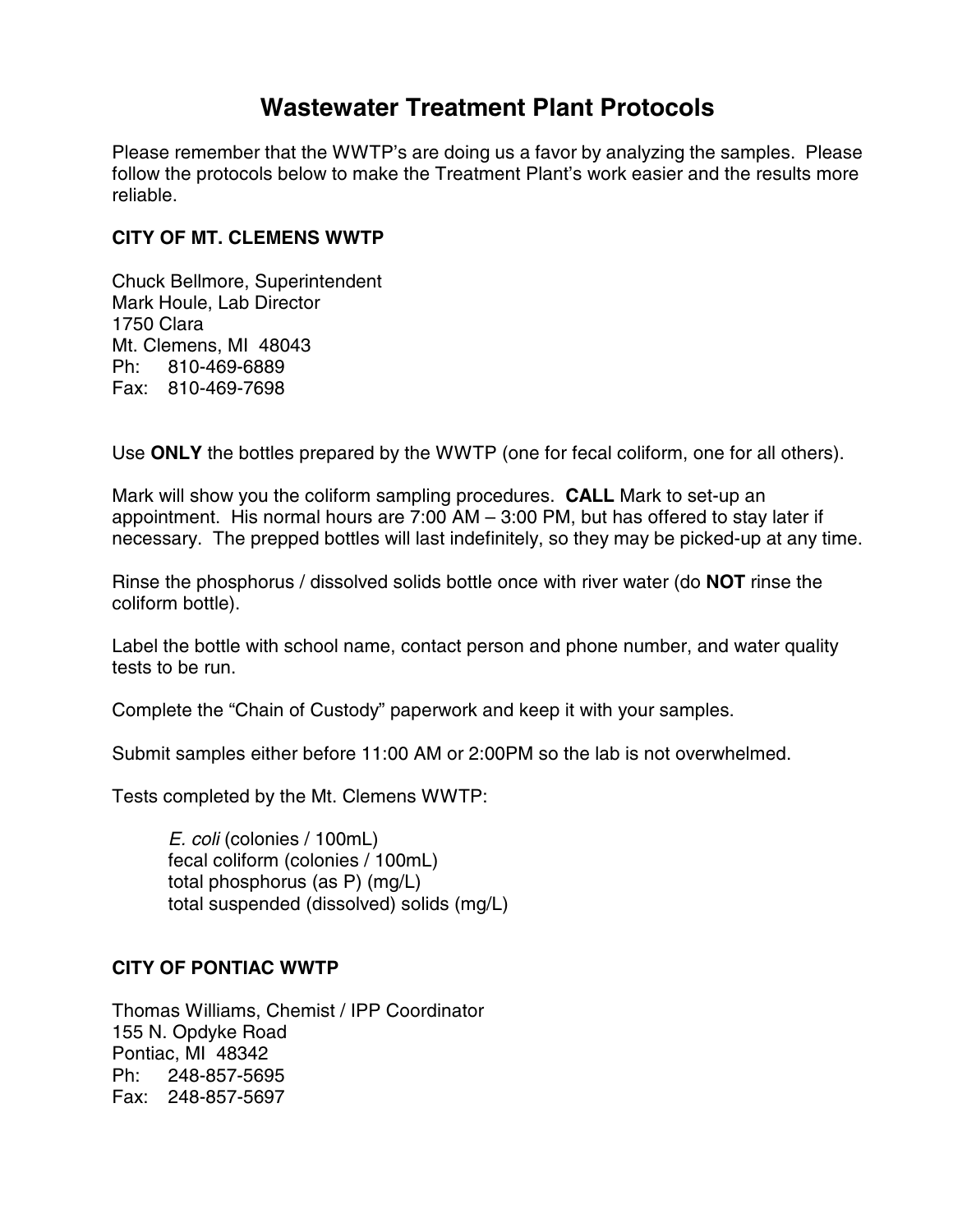A 1-L pop bottle may be used to collect sample. Wash bottle with a phosphate-free detergent and rinse well. Rinse bottle with a weak bleach solution (a splash of bleach should do it) and then rinse very well. Before collecting sample, rinse bottle at least three times with river water.

Business hours are 7:30 AM – 3:00 PM, but samples **must** be submitted before 12:00 PM.

Label the bottles with school name, contact person and phone number, and water quality tests to be run.

Complete the "Chain of Custody" paperwork and keep it with your samples.

Tests completed by the Pontiac WWTP:

 fecal coliform (colonies / 100mL) total phosphorus (as P) (mg/L) total suspended (dissolved) solids (mg/L)

# **VILLAGE OF ROMEO WWTP**

Jerry Hood, Superintendent 121 West St. Clair Romeo, MI 48065 Ph: 810-752-9321 Fax: 810-752-5205

You may use your own bottles to collect the samples (at least 100 mL).

Two bottles are needed:

one plastic or glass bottle for fecal coliform and total suspended solids one glass bottle for phosphate

Wash bottles with a phosphate-free detergent and rinse well. Rinse the bottle with a weak bleach solution (a small splash of bleach should do it) and then rinse very well. Before collecting the sample, rinse bottle at least three times with river water.

For the phosphate test, use a glass container and follow the above procedure. Complete the cleaning process by rinsing the bottle 3 times with a 10% hydrochloric acid solution. Before collecting the sample, rinse bottle at least three times with river water.

Label each bottle with school name, contact person and phone number, and water quality tests to be run.